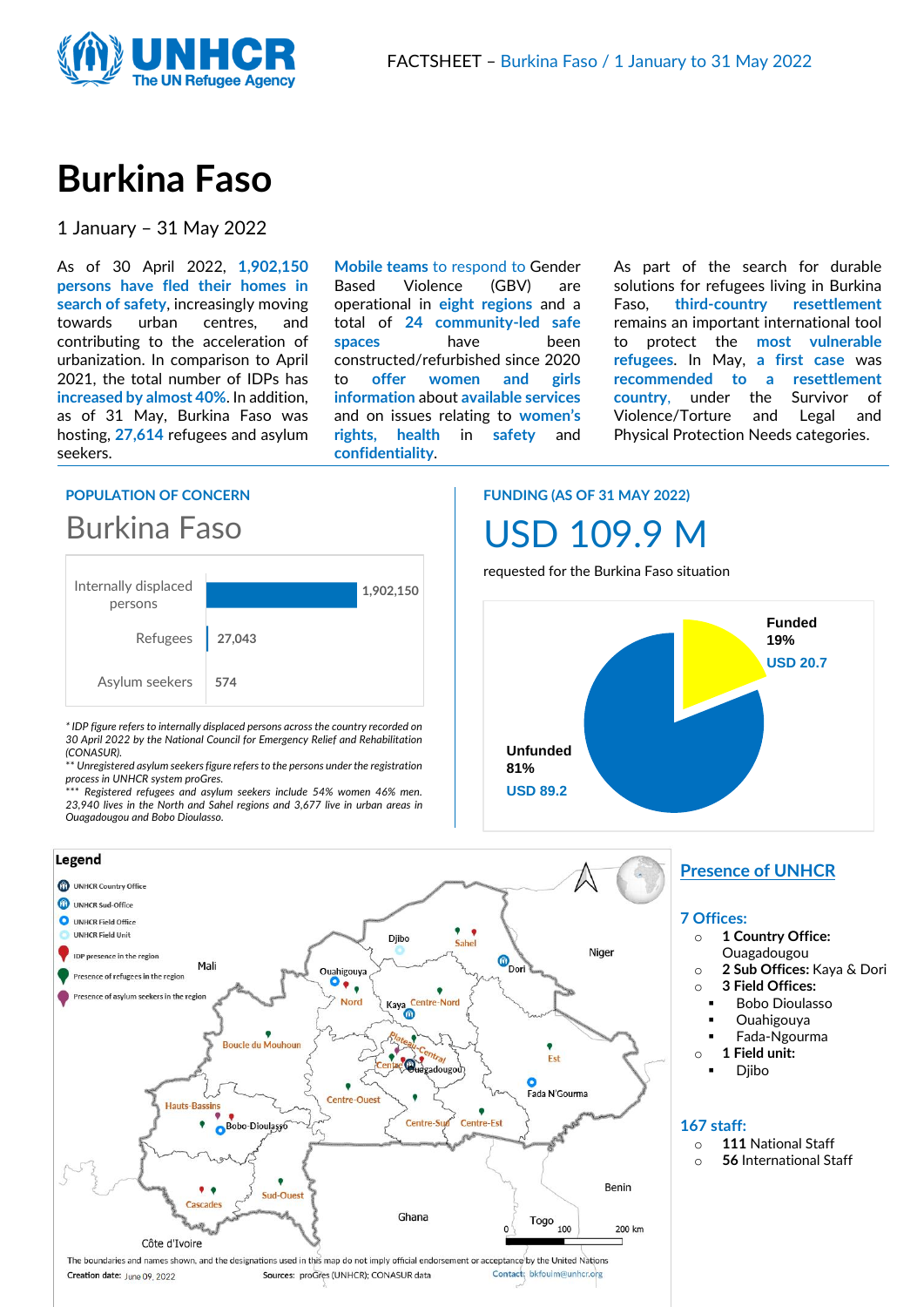

### **WORKING WITH PARTNERS**

- In Burkina Faso, UNHCR works with 21 implementing partners, amongst which the Government and its technical entities, UN sister agencies and development actors. The **Multi-Year Multi-Partners (MYMP) strategy 2022-2025**, the implementation of which has started this year, brings together a full range of national and international stakeholders, including authorities, the UN and humanitarian country teams (UNCT and HCT), development actors, the private sector, displaced people, host communities and civil society. The MYMP aims to ensure a comprehensive response to the needs of refugees, internally displaced persons (IDPs), persons at risk of statelessness and other persons of concern to UNHCR by enhancing access to protection, promoting the inclusion of all affected persons in national programmes through the active engagement of all major state and non-state actors.
- UNHCR coordinates the response for all refugees in Burkina Faso with the **National Commission for Refugees (CONAREF)** and its other governmental partners, UN agencies, local and international partners.
- With regards to the response for IDPs, direct interventions are undertaken with local, regional, and national authorities, including the **National Council for Emergency Relief and Rehabilitation (CONASUR)**. In line with the Humanitarian Reform and IASC mechanisms, UNHCR leads the (i) Protection, (ii) Shelter/Core Relief Items (CRIs) and (iii) CCCM/GSAT (*Gestion des Sites d'Accueil Temporaires*) Clusters. (i) The Protection cluster ensures the central character of protection in all humanitarian action and beyond, through coordination with national and regional humanitarian actors as well as with the other clusters. (ii) As part of its coordination role, the Shelter cluster continues to strengthen the harmonization and coordination of the response, while also informing partners of any existing gap. (iii) Regarding the GSAT activities, the government's coordination and management capacities on sites and camp-like settings are reinforced through various tools.
- On 4 March, the 2022 Humanitarian Response Plan (HRP) for Burkina Faso has been released, targeting three million persons whose needs have been estimated at USD 590 million. However, due to increasing number of displacements, the released version is being amended accordingly.
- As of 31 May 2022, at almost mid-year, the **Protection Cluster'** interventions were only funded beyond **10%** and reached **11%** of the targeted people; while the **Shelter/CRIs' Cluster** response only covered **20%** of shelter needs and **16%** of CRIs needs**,** with **UNHCR** covering respectively, **38%** and **44%** of these interventions. The **CCCM/GSAT Cluster,** only funded **16%**, covers 52 IDPs' temporary reception sites, and eight IDP reception areas, including 77% covered by UNHCR, in the Center-North, Sahel, North, East and Boucle du Mouhoun regions.
- Beyond its cluster responsibilities, UNHCR continues to play a key role in interagency fora, particularly on issues such as the Protection from Sexual Exploitation and Abuse (PSEA)/Sexual harassment (SH) within the Humanitarian Country Team (HCT).
- The reduction in funding has negatively impacted the emergency response, UNHCR, UNICEF, WFP and OCHA has set up in 2021, an Emergency Response Teams (ERT) in order to respond to new population movements in a more coordinated and timely manner. During the reporting period, as part of the ERT response, there were 10 joint ERT missions in five regions of the country. In the Boucle du Mouhoun, North, South-West and Sahel regions, jointly UNICEF and UNHCR assisted more than 3,000 displaced and host families with essentials non-food items (NFI) kits and UNHCR has also provided emergency shelter to more than 1,400 displaced and host families. While WFP provided food for 15 days to those in need.
- UNHCR actively participated and co-facilitated a five-day Training of Trainers (ToT) to reinforce the capacities on PSEA for focal points of Agencies/NGOs and Clusters/Sectoral Groups in Burkina Faso. PSEA organizational capacity assessment process was also presented to all UNHCR implementing partners, in order to provide adequate safeguards and appropriate actions related to PSEA in accordance with the special provisions of the Secretary General's Bulletin and the minimum standards of the UN Protocol.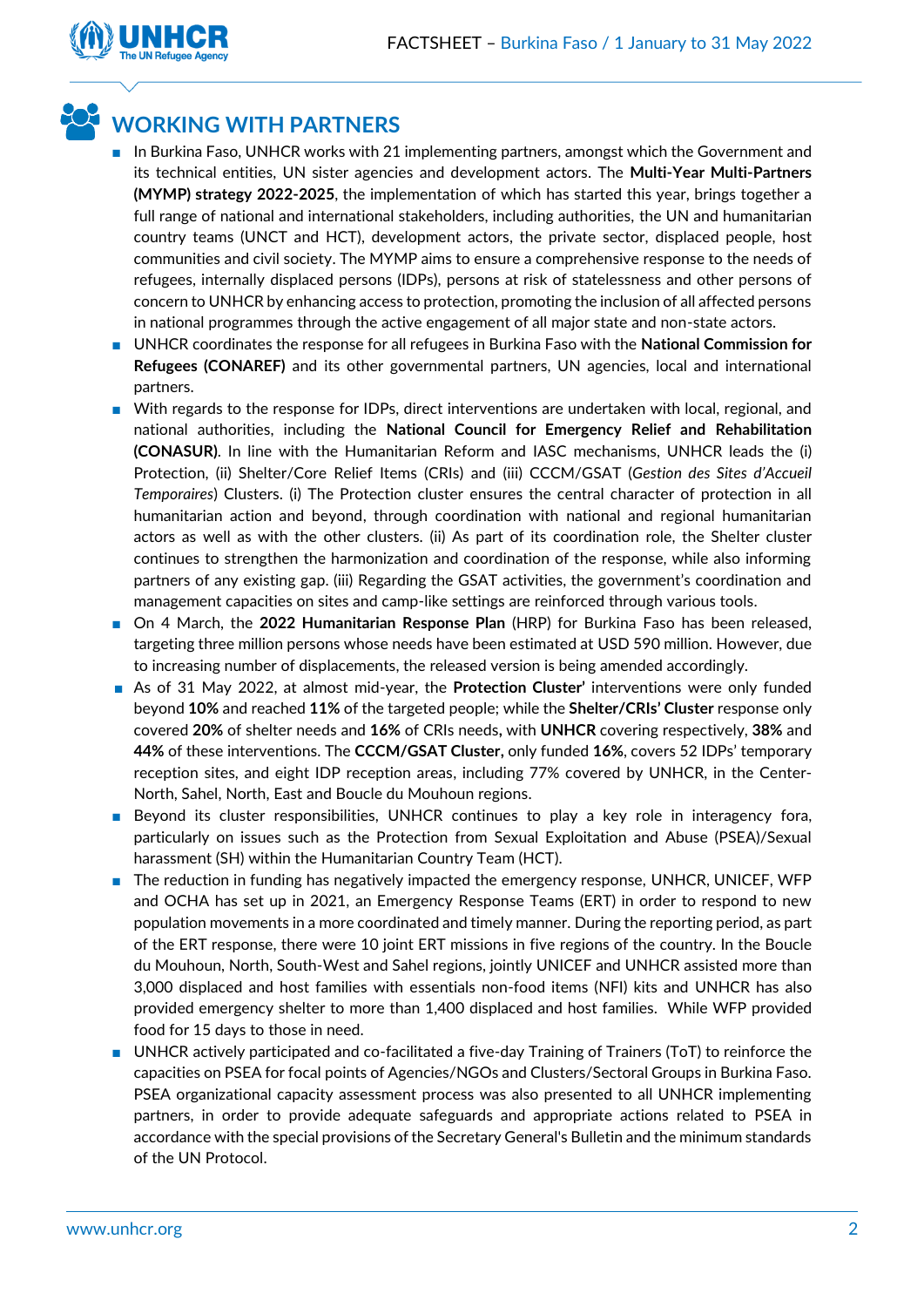

- As part of the GBV mainstreaming efforts, UNHCR strengthened both members of the Shelter cluster and the Housing, Land and Property (HLP) AoR, on their respective roles and responsibilities to jointly address the risks of GBV, introduced to the appropriate tools to integrate GBV Risk mitigation into Shelter and HLP programming as well as on how to securely manage GBV incidents disclosure and referral.
- At the Expert Group Meeting (EGM) on Climate Change, UNHCR provided inputs on the different manifestations of GBV experienced by women and girls related to the climate crisis and the response and mitigation activities it has implemented. The outcomes of this meeting will inform the upcoming report of the Special Rapporteur on violence against women, its causes and consequences at the 77th UN General Assembly.



## **MAIN ACHIEVEMENTS**

- **Protection**
	- Through its MYMP, UNHCR in Burkina Faso will continue to strengthen protection and opportunities for PoCs to live in safety and dignity through the: **- Enjoyment of their legal rights**; **- Equitable access to basic social services**; **- Expansion of livelihoods and socio-economic inclusion** and **- Expansion of opportunities for self-sufficiency, social protection and durable solutions**.
	- With persisting insecurity and the complexification of the operational context, UNHCR supports the Government of Burkina Faso in its efforts to ensure that refugees and IDPs are protected, live in safety and dignity, and progressively attain lasting solutions to their plights. Within the framework of its MYMP, UNHCR's protection interventions are implemented along the six following strategic priorities: **i)** Strengthening and enforcement of the protective legal framework; **ii)** Consolidation of peace, security and social cohesion through the strengthening of community-based protection mechanisms; **iii)** registration and documentation of IDPs, refugees and effective implementation of the national action plan to combat statelessness; i**v)** Access to quality basic social services; **v)** Selfsufficiency of Persons of Concern (PoCs) and host communities, supporting local development and innovation; **vi)** Durable solutions for refugees and IDPs. These priorities will support Burkina Faso's humanitarian, development and peace priorities as well as contribute to the implementation of the 2030 Agenda and its Sustainable Development Goals (SDGs).
	- In May 2022, the protection cluster trained the members of the Inter Cluster Coordination Group (ICCG) including all cluster coordinators and information management officers on Protection Mainstreaming. It also shared an **analysis** of **the protection risks linked to military operations in the Sahel Region**, in particular: **- Risks linked to the forced displacement of populations; - Risks linked to GBV; - Risks of assassinations/summary executions; - Risks of psychological and physical violence; - Risks of enlisting men in non-state armed groups (GANE)**.
	- UNHCR's Protection Monitoring (Project 21) has enabled the identification of protection needs and informed UNHCR and its partners' multi-sectoral response over the reporting period. According to data collected from January to May 2022, 619 families, spread over 192 communes, incl. 289 single women head of household were interviewed. According to data collected, a total of 584 incidents resulting from the precarious security and protection environment were collected and documented. These incidents entailed 28% of violations of the right to life, 25% of violations of liberty and security of the person, 18% of violations of the right to property, 15% of denial or forced restriction of movement, as well as 6% of GBV and 1% of violations of children's rights. These human rights violations have affected 15,587 victims and survivors within both displaced and host communities.

#### **Refugees**

■ Strategic priorities which take into account all refugees, including those living in a mixed environment are as follows: **i)** to ensure access to territory and asylum, as well as to maintain the civilian and humanitarian character of asylum in a context of deepening insecurity and the COVID-19 pandemic;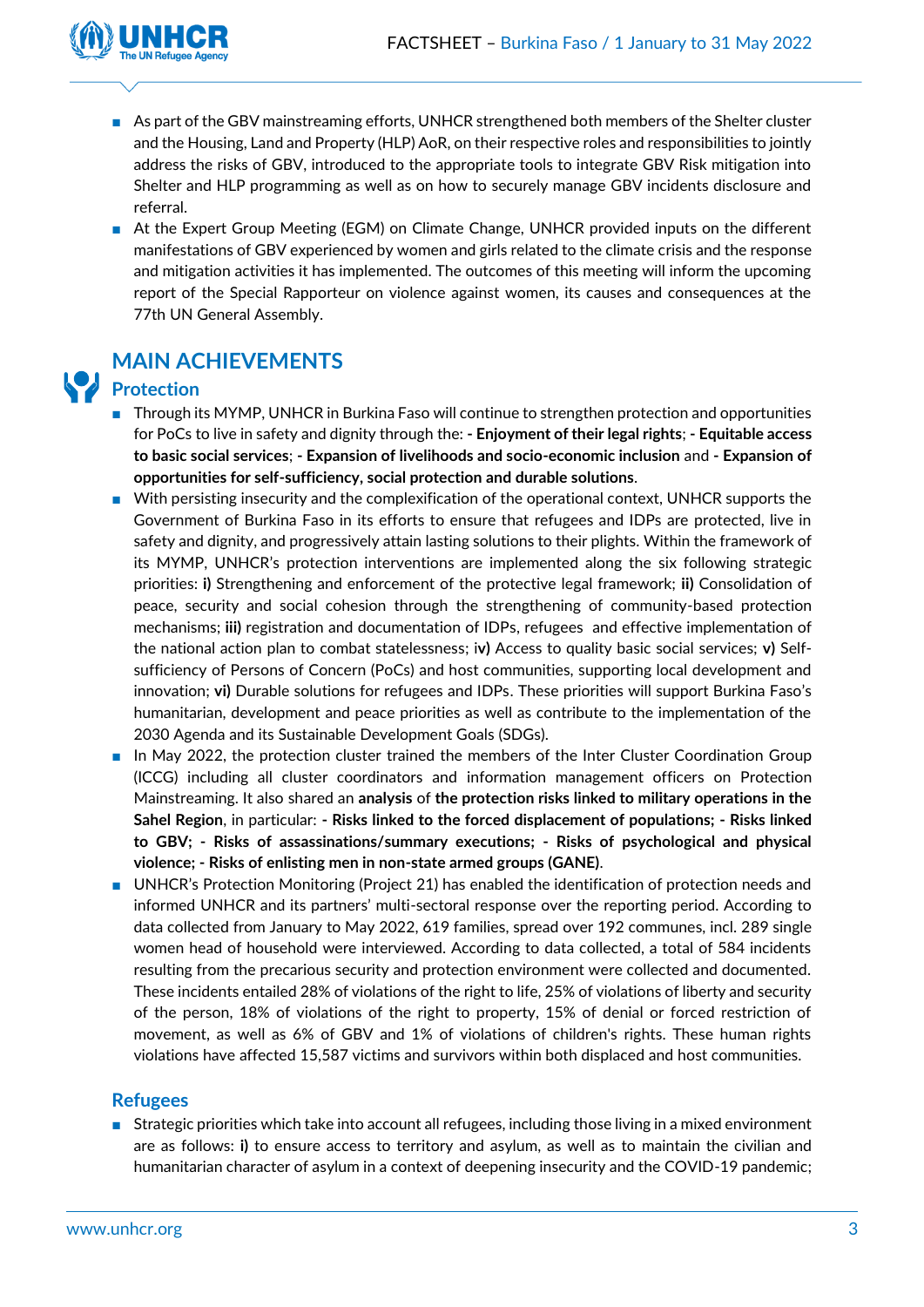

**ii)** to pursue the inclusion of refugees in national plans; **iii)** to search integrated durable solutions (voluntary repatriation, local integration prospects, resettlement and complementary pathways,); **iv)** to strengthen livelihood opportunities, despite the complex humanitarian and security context, while also taking into consideration environmental challenges.

- Furthermore, in order to have reliable data on asylum seekers and refugees present on its territory, the government, through the CONAREF and with the support of UNHCR, has developed a physical and biometric verification strategy to be implemented by the end of the year. This strategy provides for the use of protection monitoring agents to reach POCs installed in inaccessible localities. By the end of May, 4,136 refugees had been registered or verified in Bobo-Dioulasso and Ouahigouya in the Hauts-Bassins and North regions respectively and 399 asylum seekers were identified in inaccessible localities in the northern region.
- The search for durable solutions for refugees living in Burkina Faso remains a key challenge in the current regional security and socio-political context, and third-country resettlement remains an important international protection tool for the most vulnerable refugees. In May, the first case from Burkina Faso was submitted to the United States of America under Survivor of Violence/Torture and Legal and Physical Protection Needs categories. A number of interviews are ongoing, and submissions are to follow in the coming months. A schedule has been drawn up and interviews are underway to enable the quota of 100 people to be submitted for resettlement by the end of the year.
- As far as the search for durable solutions for Malian refugees is concerned, UNHCR has, in in close collaboration with the government, local authorities, UN agencies, the World Bank, NGOs and all other stakeholders, developed a **strategy for the socio-economic inclusion of Malian refugees** in the town of Dori, with a two-phase approach. The first phase aims to stabilise the situation of refugees in the town of Dori and the second phase is oriented towards the humanitarian-development nexus and the search for solutions by ensuring the centrality of partnership and the strengthening of peaceful coexistence between the different communities (Refugees, IDPs, host communities). This will enable refugees to secure livelihood opportunities and become self-reliant. In order to adapt the protection system to their new urban context and after the stabilization phase of this strategy a **One-Stop-Shop** under the administration of CONAREF has been set up in the town of Dori for Malian refugees and asylum seekers, who now have a space to access humanitarian and governmental actors in dignity and security. This multipurpose One-Stop-Shop includes a place of reception, information, orientation and support where all urban refugees can access assistance and protection services and file a complaint.
- Facilitation for **voluntary repatriation** will continue for non-Malian refugees. While the Burkina Faso-Mali-UNHCR Tripartite Commission held two sessions in August and November 2021, voluntary repatriation operations remained suspended for Malian refugees due to the unfavorable security situation prevailing in the return areas in Mali.

#### **IDPs**

- UNHCR decisively contributes to the emergency and protection response, through a number of key activities such as registration and documentation, protection monitoring, and response to protection cases (incl. GBV). As of 31 May 2022, thanks to UNHCR support, CONASUR registered **1,902,150 IDPs** – more than the double of displacement level as of the same period in 2021. The information collected during this registration further informed the planning of humanitarian and development interventions.
- In accordance with its Global Action Plan against statelessness and in the context of the global #IBelong campaign to eradicate statelessness by 2024, UNHCR provided the Government of Burkina Faso with capacity building support in the Boucle du Mouhoun, North and East regions. A total of 140 key actors benefited from these capacity building on the legal standards for the issuance of civil documentation to persons at risk of statelessness and it resulted in the identification of beneficiaries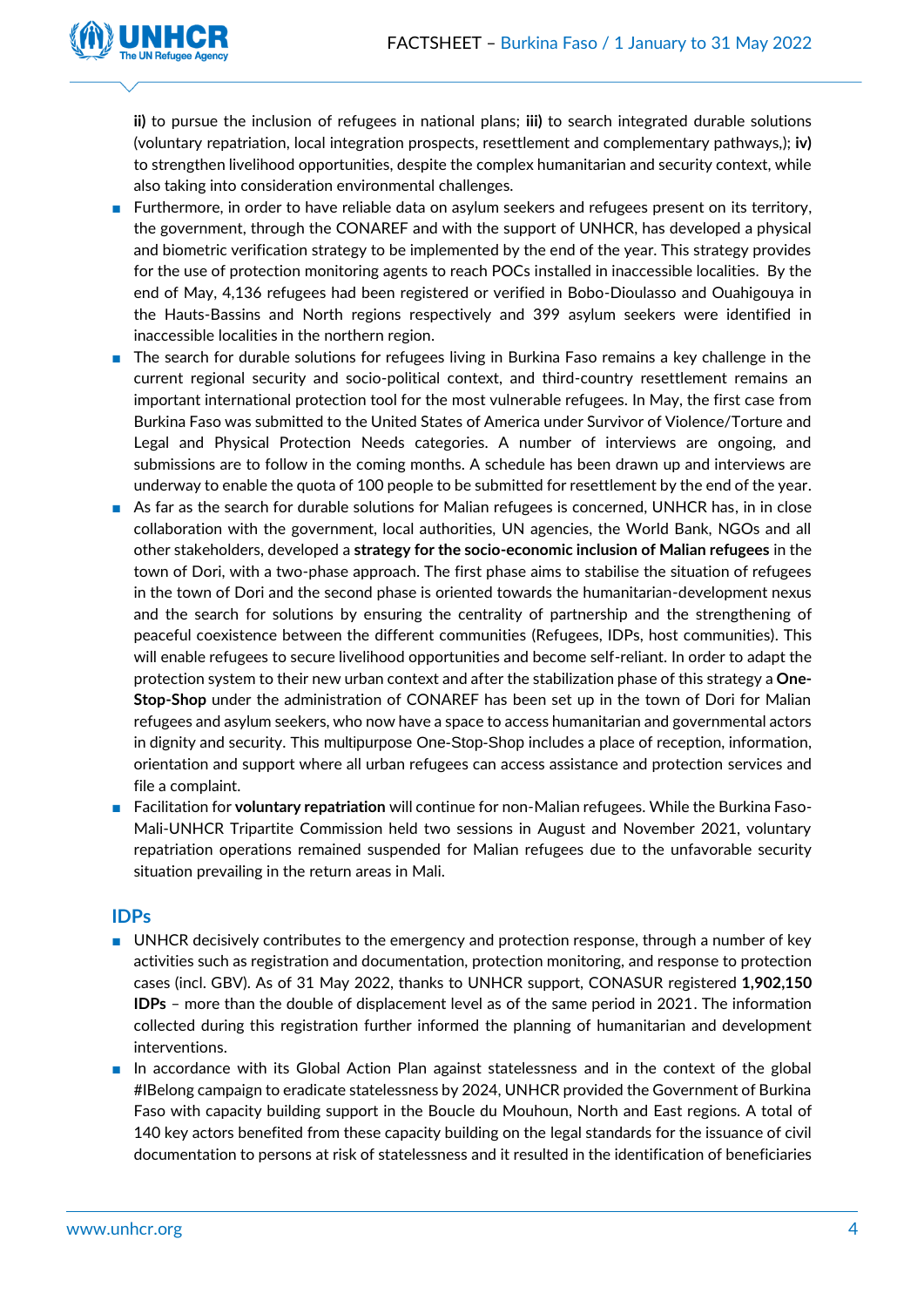

and the establishment of a roadmap for the issuance of civil documentation for persons at risk of statelessness.

■ To mitigate the risks of statelessness and to provide a pathway towards lasting solutions by facilitating people's access to rights, such as freedom of movement, economic opportunities, as well as to social services, including education and health, UNHCR through its partners Directorate-General for the Modernization of Civil Status (DGMEC) and National Identification Office (ONI) issued 7,043 civil status and identity documents.

### **Gender-Based Violence (GBV)**

- GBV and Child's rights violations represent the main risks amongst affected population. In collaboration with partners, UNHCR continues to implement prevention, case management, response and risk mitigation activities.
- Mobile teams to prevent and respond to GBV are operational in eight regions and a total of 24 community-led safe spaces have been constructed/refurbished since 2020 to offer women and girls information about available services and on issues relating to women's rights, health in safety and confidentiality. Through safe spaces for women and girls and mobile GBV teams, UNHCR and its partners have ensured that survivors who consent to them have access to adequate care services and benefit from appropriate multi-sectoral assistance, and referrals made in accordance with the inter-agency strategic operational procedures (SOPs) in place and in compliance with the guiding principles.
- UNHCR also continues to build the capacities of its partners and strengthen GBV prevention, through the promotion of communication for behavioral change and community protection mechanisms in order to reduce harmful traditional practices. In particular, with the Community Engagement and Accountability Working Group (CEAWG), UNHCR validated collective messages translated into local languages to be disseminated via VIAMO's 3-2-1 service, a digital/telephone service that provide key messages on a variety of themes. Around 7,500 people were connected to the platform during the reporting period and downloaded approx. 36,000 messages proving information on several themes such as GBV; PSEA; Documentation; Child protection; Livelihoods; social cohesion and peaceful coexistence. Viamo provides solutions in landscapes where technology infrastructure is poor, populations are divided by language diversity, and where education and literacy levels are low, and this partnership allow UNHCR to spark behavior change on specifics thematic.

#### **Education**

- UNHCR and partners continues to facilitate the inclusion of IDPs and refugees in the national education system and are working to strengthen the capacities and skills of PoCs with the aim of furthering livelihood opportunities and socio-economic inclusion.
- During the reporting period, as part of the joint project "Training refugee students in digital professions" implemented by UNHCR, the Agence Universitaire de la Francophonie (AUF) and Simplon<sup>1</sup>, 13 refugees, including three women, followed a training course leading to a qualification in web development. This innovative project will allow 13 refugee students, including three women, to seize more opportunities on the job market through their skills in web development. These students benefited from the Albert Einstein German Academic Refugee Initiative (DAFI) scholarship to facilitate their training.

*<sup>1</sup> Simplon is a network of digital and inclusive factories around the world wishing to make digital a real lever for inclusion but also to reveal talents among people who are little represented in the sector.*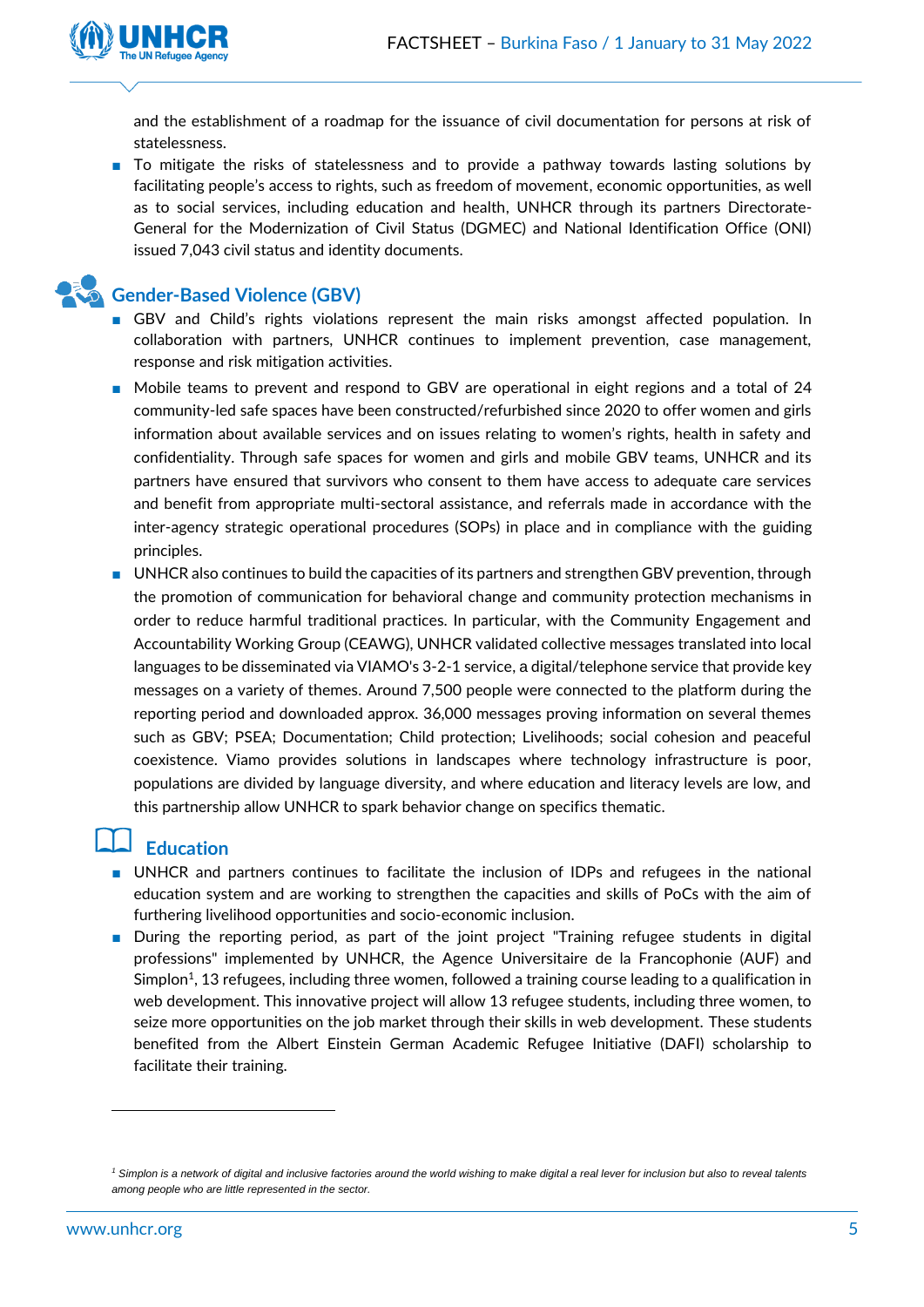

**...** 

- UNHCR organized a preliminary feedback workshop, following the survey on the "barriers to access to education for children in situations of forced displacement in the Central Sahel region - Burkina Faso", administrated to 100 refugee families within the framework the Multi-Year Resilience Program funded (MYRP) by Education Cannot Wait (ECW) for the Central Sahel and implemented by the UNHCR-UNICEF-NRC consortium. The workshop brought together 35 participants ranging from the Ministry of National Education, UNICEF, and international organizations. While approving the preliminary results, the participants strongly recommended that the conclusions of "fourth International Conference on the Safe Schools Declaration in Abuja" be considered and that an interministerial committee be set up to enrich the national report in preparation.
- From 22 to 28 May 2022, UNHCR participated in the Global Education Cluster (GEC) Basic Skills training in La Somone-Senegal, organized by Save the Children, UNICEF and the Global Education Cluster. This training, which brought together specialists in education and information management, aimed to strengthen the capacities of participants, with a view to improving the quality of the response in education for the benefit of children affected by crises around the world.

#### **Cash-Based Interventions (CBI)**

Most refugees and IDPs live in environments where they can access the same markets and services as local communities. Providing them with cash enables them to fulfil their needs in a dignified manner and contributes to the local economy. During the reporting period, 180 people with specific needs, including 108 IDPs and 72 refugees, received multipurpose cash (MPC) assistance amounting to a total of XOF 5,855,000. MPC provides greater flexibility and choice for people in need to help them meet their basic needs.

#### **Health and COVID-19 Response**

- While the access to basic social services remains a challenge due to the increase of displacement, UNHCR and its partners continued to support refugees' access to health care. During the reporting period, UNHCR provided support for the medical care of refugees based in the Sahel region as well as in Bobo Dioulasso and Ouagadougou. In Dori, UNHCR and its partners reached 1,248 refugee and asylum seeker children aged between nine and 59 months received the vaccine against pneumonia.
- UNHCR and its partners continued to support the Government of Burkina Faso in addressing the outbreak and focused their efforts on sensitization, prevention, and response to mitigate the impact of COVID-19 on persons of concern in nine regions of the country. As of 31 May, Burkina Faso has recorded 21,044 confirmed cases of COVID-19, including 387 deaths and 20,632 recoveries. In total, more than 3,680 refugees and asylum seekers have fully completed a COVID-19 vaccination scheme since the national vaccination campaign started on 2 June 2021. This represents an achievement rate of 31.7% for all eligible PoCs.

#### **Shelter and Core-Relief-Items (CRIs)**

- In order to improve the living conditions and the dignity of IDPs and refugees, while also reducing protection risks, UNHCR and its partners continue to provide shelter and CRI assistance. UNHCR pursued its efforts to establish, improve and maintain shelter and infrastructure and whenever possible, make a transition from emergency shelters to more durable shelter solutions.
- During the reporting period, UNHCR provided to 2,736 households (24,843 individuals), including emergency shelters commonly designed to provide temporary and immediate shelter assistance, semi-durable as well as long term shelters including eco-friendly Nubian vault type shelters. The shelters were accompanied by the distribution of 2,202 CRIs to 2,202 households (15,414 individuals), including 594 distributed through CBI.